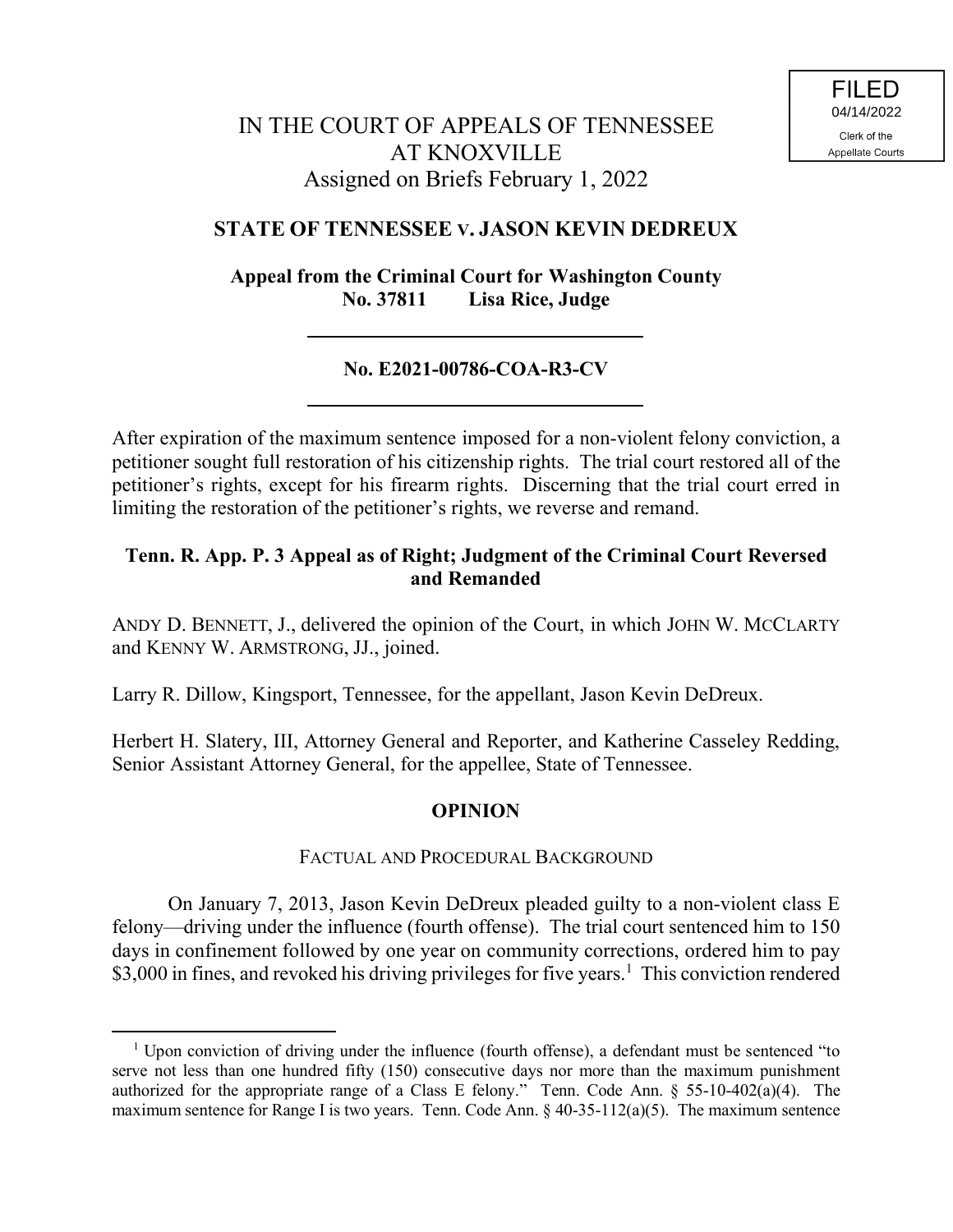Mr. DeDreux infamous<sup>2</sup> and immediately prohibited him from exercising his civil rights, including his right to possess a firearm, under state law. *See* Tenn. Code Ann. § 39-17- 1307(c). The conviction also prohibited him from possessing a firearm under federal law. *See* 18 U.S.C.A. § 922(g).

Mr. DeDreux filed a petition to restore his citizenship rights pursuant to Tenn. Code Ann. § 40-29-101 on September 8, 2020, asserting that he was entitled to full restoration of his citizenship rights because he paid all fines and costs and completed his sentence without any infractions. He attached four witness affidavits to the petition, all stating that Mr. DeDreux had a reputation of "honesty, respectability, and veracity." *See* Tenn. Code Ann. § 40-29-102 (requiring that the petition be "sustained by satisfactory proof that ever since the judgment of disqualification, the petitioner has sustained the character of a person of honesty, respectability and veracity, and is generally esteemed as such by the petitioner's neighbors"). After filing the petition, Mr. DeDreux sent copies of it to the Washington County District Attorney and to the U.S. attorney for the district of his residence. *See* Tenn. Code Ann. § 40-29-103 (stating that, before petition is heard, the petitioner must notify the district attorney general of the county where petitioner lives and of the county where convicted and the United States attorney for the district of petitioner's residence"). Neither filed a pleading contesting Mr. DeDreux's petition.

The trial court held a hearing on the petition on December 2, 2020. During the hearing, the court expressed concerns about whether it had the authority to restore any citizenship rights other than voting rights. Mr. DeDreux argued that the court did have authority to restore all citizenship rights and that, under Tenn. Code Ann. §§ 40-29-101 through -105, there was a presumption that his full citizenship rights should be restored. The assistant district attorney agreed with Mr. DeDreux's assessment of the statutes and advised the court that the State had no objection to full restoration of Mr. DeDreux's citizenship rights.

After reviewing all of the witness affidavits, the court instructed Mr. DeDreux's attorney to prepare an agreed order restoring Mr. DeDreux's full citizenship rights, send it to the assistant district attorney to review, and if the assistant district attorney approved it, send the order to the court. When the assistant district attorney approved the agreed order, Mr. DeDreux's attorney sent it to the trial court. The order included the following sentence: "[T]he Petitioner's full citizenship and all rights appertaining thereto pursuant to the laws

for Range II is four years. Tenn. Code Ann. § 40-35-112(b)(5). The maximum sentence for Range III is six years. Tenn. Code Ann. § 40-35-112(c)(5).

<sup>&</sup>lt;sup>2</sup> Tennessee Code Annotated section 40-20-112 states that "[u]pon conviction for any felony, it shall be the judgment of the court that the defendant be infamous and be immediately disqualified from exercising the right of suffrage." This statute is authorized by the Tennessee Constitution, article IV, section 2, which states, "laws may be passed excluding from the right of suffrage persons who may be convicted of infamous crimes."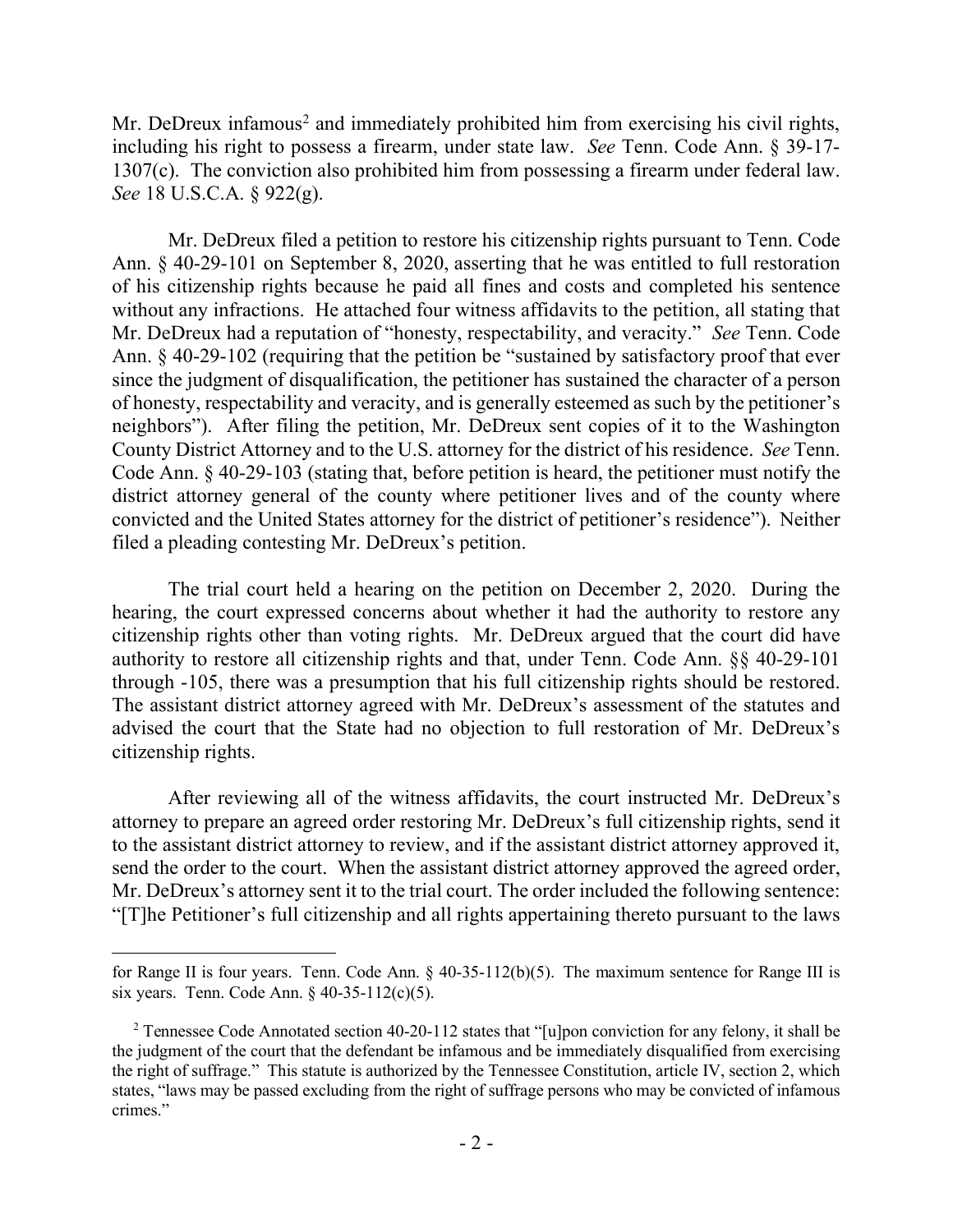of the State of Tennessee should be fully and completely restored to him." Before signing the order, the court included the following handwritten notation immediately after the aforementioned sentence: "w[ith] exception of restoration of firearms rights."

Mr. DeDreux filed a motion for a new trial asserting that the trial court failed to consider the unrefuted presumption that his full citizenship rights should be restored and failed to state its reasons for limiting the restoration of his rights. He then filed an amended motion adding an assertion that the trial court's decision was contrary to the law and the evidence. After hearing arguments on the motion, the trial court entered an order treating the motion as a request "for reconsideration" and stating that the court agreed with Mr. DeDreux in many respects but was denying the motion because it believed it could not restore his firearm rights due to a conflict between state and federal firearm statutes.

On appeal, Mr. DeDreux presents only one issue for our review: whether the trial court erred in limiting the restoration of his citizenship rights.

#### STANDARD OF REVIEW

This appeal involves the interpretation of various statutes. When construing statutes, our primary objective "is to ascertain and give effect to the intention or purpose of the legislature as expressed in the statute," *In re Adoption of A.M.H.*, 215 S.W.3d 793, 808 (Tenn. 2007), "'without unduly restricting or expanding'" the coverage of the statute beyond its intended scope. *Sallee v. Barrett*, 171 S.W.3d 822, 828 (Tenn. 2005) (quoting *Houghton v. Aramark Educ. Res., Inc.*, 90 S.W.3d 676, 678 (Tenn. 2002)). To achieve this objective, we look to the plain and ordinary meaning of the language in the statute. *Id.* We must construe the words used "in the context in which they appear in the statute and in light of the statute's general purpose." *Lee Med., Inc. v. Beecher*, 312 S.W.3d 515, 526 (Tenn. 2010). "Construction of a statute is a question of law which the appellate courts review *de novo* without a presumption of correctness." *Hinkle v. Kindred Hosp.*, No. M2010-02499-COA-R3-CV, 2012 WL 3799215, at \*4 (Tenn. Ct. App. Aug. 31, 2012) (citing *Hill v. City of Germantown*, 31 S.W.3d 234, 237 (Tenn. 2000)). A trial court's factual findings, on the other hand, are reviewed de novo with a presumption of correctness unless the evidence preponderates otherwise. TENN. R. APP. P. 13(d). Evidence preponderates against a trial court's factual findings if it demonstrates "'that a finding of fact other than the one found by the trial court is more probably true.'" *Williams v. City of Burns*, 465 S.W.3d 96, 108 (Tenn. 2015) (quoting *Nashville Ford Tractor, Inc. v. Great Am. Ins. Co.*, 194 S.W.3d 415, 425 (Tenn. Ct. App. 2005)).

#### ANALYSIS

Mr. DeDreux contends that Tenn. Code Ann. § 40-29-101 entitled him to full restoration of his citizenship rights, including his firearm rights. The State agrees with Mr.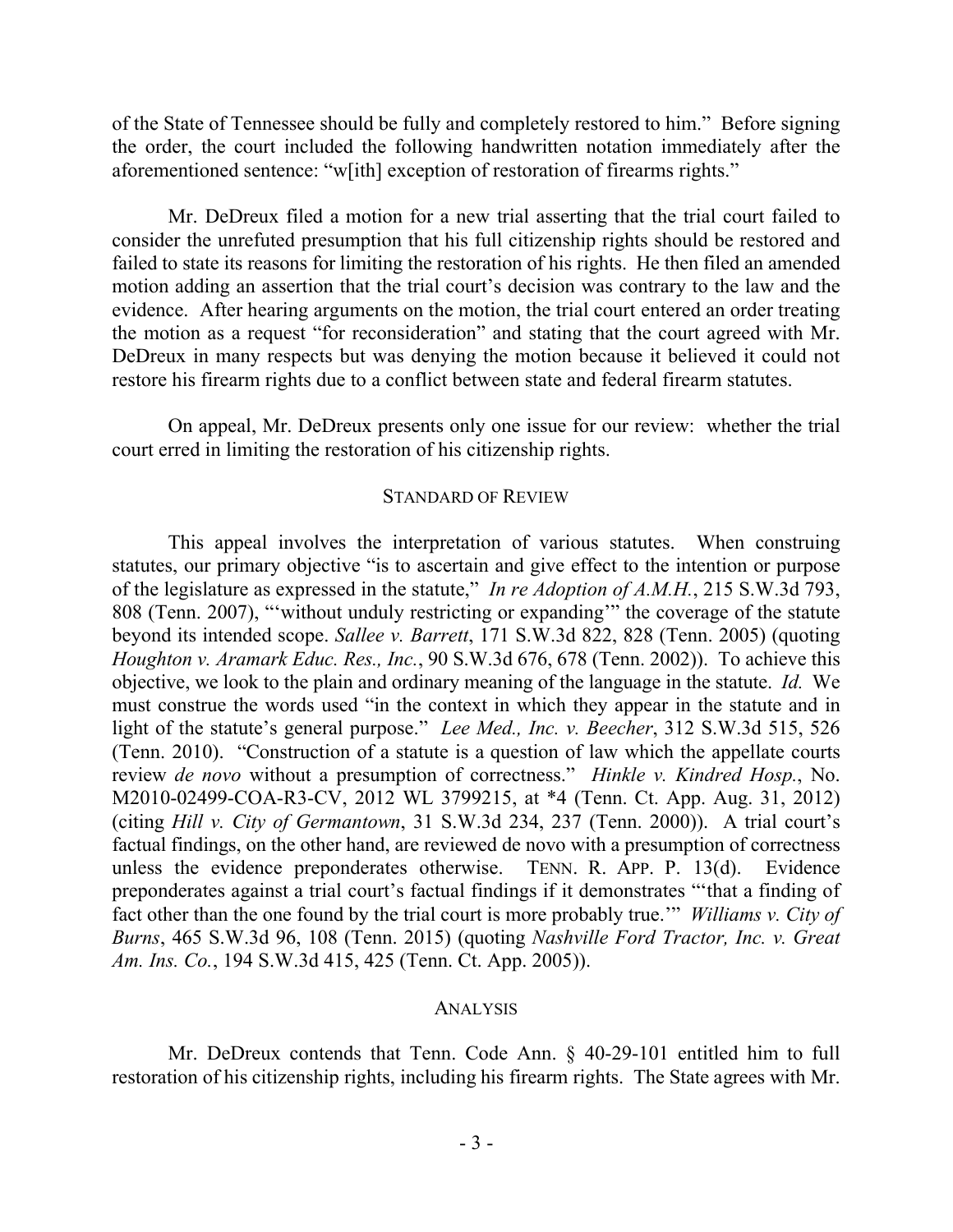DeDreux and takes the position that the trial court should not have excluded Mr. DeDreux's firearm rights when it restored his citizenship rights.

When a person is convicted of a felony, Tennessee sanctions that person's civil rights in addition to subjecting him or her to criminal punishment. *Cole v. Campbell*, 968 S.W.2d 274, 275-76 (Tenn. 1998). These sanctions appear in "a series of specific disability statutes" that immediately revoke particular civil rights upon conviction. *Id.* at 276. The rights revoked include the loss of the right to serve on a jury, Tenn. Code Ann. § 22-1- 102; to possess firearms, Tenn. Code Ann. § 39-17-1307; to vote, Tenn. Code Ann. § 40- 20-112; to hold public office, Tenn. Code Ann. § 40-20-114; and to serve as a fiduciary, Tenn. Code Ann. § 40-20-115. However, a person convicted of a crime and "'rendered infamous or deprived of the rights of citizenship,'" may seek to have his or her citizenship rights restored under the Restoration Statute, Tenn. Code Ann. § 40-29-101 through -105. *State v. Johnson*, 79 S.W.3d 522, 527 (Tenn. 2002) (quoting Tenn. Code Ann. § 40-29- 101); *see also Blackwell v. Haslam*, No. M2012-01991-COA-R3-CV, 2013 WL 3379364, at \*11 (Tenn. Ct. App. June 28, 2013). The purpose of this statute is to "wipe out the transgressions of the offending person and to give him another chance in society." *Bryant v. Moore*, 279 S.W.2d 517, 518 (Tenn. 1955). Unless restored by the procedures set forth in the Restoration Statute, civil disabilities that occur upon conviction "remain[] in effect throughout the defendant's life." *Johnson*, 79 S.W.3d at 527.

What procedures must a person follow to have his or her citizenship rights restored under the statute? The answer depends on the date of conviction. As relevant here, "a person rendered infamous by virtue of being convicted of a felony on or after July 1, 1996, ... may petition for restoration upon the expiration of the maximum sentence imposed by the court for the infamous crime." Tenn. Code Ann.  $\S$  40-29-105(c)(2)(B). The petition must: (1) be filed either in the circuit court of the county where the petitioner resides or the county where the conviction for the crime occurred, (2) "set forth the basis for the petitioner's eligibility for restoration," (3) state the reasons the petitioner believes his or her full citizenship rights should be restored, and (4) "be accompanied by the certified records, statements and other documents or information necessary to demonstrate . . . that the petitioner is both eligible for and merits having full rights of citizenship restored." Tenn. Code Ann. § 40-29-105(c)(1), (3); *see also* Tenn. Code Ann. § 16-10-104 ("The circuit court has exclusive jurisdiction to hear and determine applications to be restored to citizenship, made by persons who have been rendered infamous by the judgment of any court of this state.").

When a petitioner seeks restoration of his or her rights pursuant to Tenn. Code Ann.  $\S$  40-29-105(c)(3), "[t]here is a presumption that [the] petition . . . shall be granted and that the full citizenship rights of the petitioner shall be restored." The presumption "may only be overcome upon proof by a preponderance of the evidence that either the petitioner is not eligible for restoration or there is otherwise good cause to deny the petition." *Id.* To determine whether the presumption has been rebutted, evidence of "the petitioner's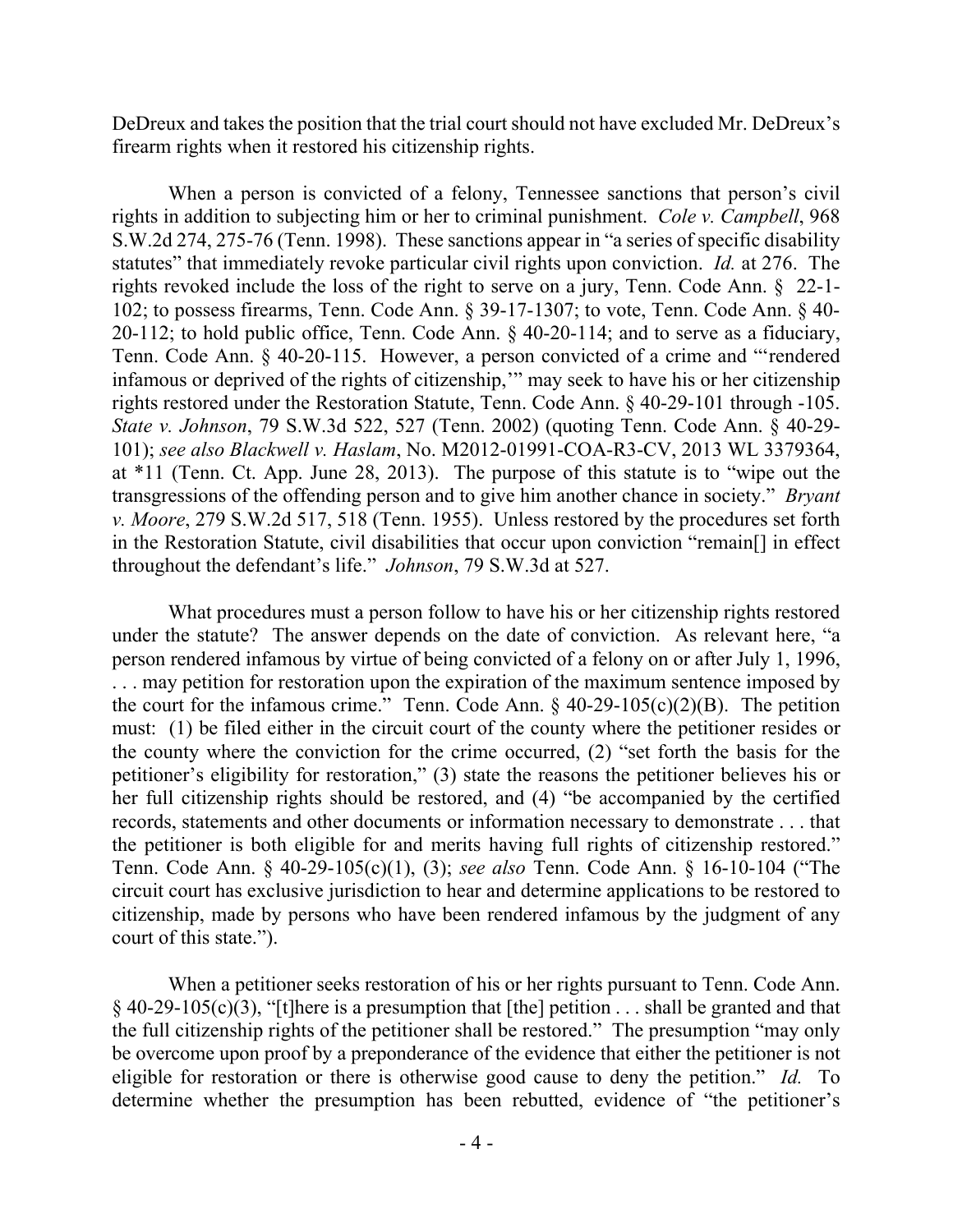conduct after his conviction, rather than before it, is the appropriate focus." *State v. Black*, No. M2000-02935-COA-R3-CV, 2002 WL 1364043, at \*8 (Tenn. Ct. App. June 25, 2002) (citing Thomas R. McCoy, *Special Project, the Collateral Consequences of a Criminal Conviction*, 23 VAND. L.REV. 929, 1143 (1970).

We note that, although a petitioner may satisfy all of the requirements in the Restoration Statute, a court may decline to fully restore his or her rights because "a person who is adjudged infamous or deprived of rights of citizenship does not have an absolute right to the restoration of the full rights of citizenship." *Johnson*, 79 S.W.3d at 527; *see also In re Cox*, 389 S.W.3d 794, 798-99 (Tenn. Crim. App. 2012). Rather, the process for restoring citizenship rights remains subject to the requirements and restrictions imposed by the General Assembly. *In re Cox*, 389 S.W.3d at 799. As pertinent to this case, "the restorable 'full rights of citizenship' . . . do not include firearm rights if those rights were removed pursuant to Section 39-17-1307(b)(1)." *Blackwell*, 2013 WL 3379364, at \*11; *see also Johnson*, 79 S.W.3d at 528. Tennessee Code Annotated section 39-17-1307(b)(1) prohibits the following people from possessing firearms: (1) a person "convicted of a felony crime of violence, an attempt to commit a felony crime of violence, or a felony involving use of a deadly weapon" and (2) a person "convicted of a felony drug offense[.]" Additionally, subsection  $(f)(1)$  bars the following from possessing a firearm: (1) a person "convicted of a misdemeanor crime of domestic violence as defined in 18 U.S.C. § 921, and is still subject to the disabilities of such a conviction"; (2) a person subject to certain orders of protection; or (3) a person "prohibited from possessing a firearm under any other state or federal law." Tenn. Code Ann. § 39-17-1307(f)(1). Thus, if a petitioner satisfies all of the requirements of the Restoration Statute but falls within the purview of Tenn. Code Ann. § 39-17-1307(b)(1) and (f)(1), a court must decline to restore his or her firearm rights. If none of these restrictions apply and a petitioner establishes his or her eligibility for restoration of civil rights, however, the petitioner's firearm rights are included in the "restorable 'full rights of citizenship,'" and a court should restore them unless a preponderance of the evidence shows that good cause exists not to restore them. *Blackwell*, 2013 WL 3379364, at \*11; *see also* Tenn. Code Ann. § 40-29-105(c)(3).

Applying the foregoing principles to the case at bar, we conclude that Mr. DeDreux satisfied all of the requirements of the Restoration Statute. The maximum sentence imposed by the trial court for his conviction was 150 days in jail followed by one year on community corrections and revocation of his driving privileges for five years. That sentence was entered in 2013 and expired before Mr. DeDreux filed his petition in 2020. The record shows that he filed the petition in the circuit court<sup>3</sup> of the county where the

<sup>&</sup>lt;sup>3</sup> We acknowledge that Mr. DeDreux filed the petition in the Washington County criminal court. As the Tennessee Supreme Court explained, however:

When we consider the character of the courts in the state, we conclude a criminal court is to all intents a circuit court, and we are not permitted to isolate the few strictly criminal courts, and declare they have less power to maintain their respectability, safety, and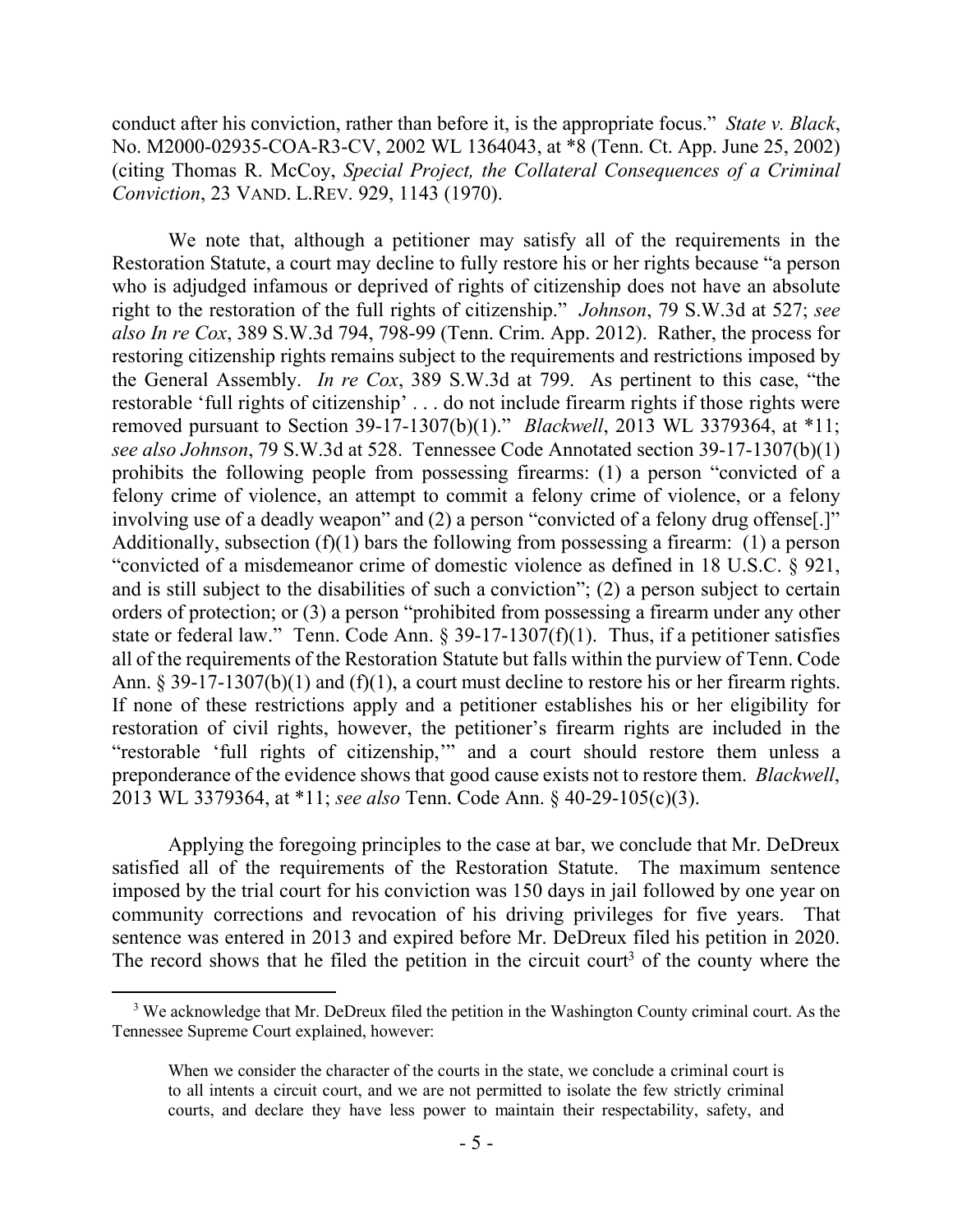conviction occurred, that the petition set forth the reasons he believed he was eligible for restoration of his citizenship rights, and that the petition was accompanied by the records necessary to demonstrate his eligibility for full restoration. After satisfying all of the Restoration Statute's requirements, Mr. DeDreux established that Tenn. Code Ann. § 39-  $17-1307(b)(1)$  and  $(f)(1)$  did not apply to permanently bar him from restoration of his firearm rights because he was convicted of a non-violent felony for an alcohol-related offense. He also established that no other state or federal statute prohibited him from possessing a firearm.

The trial court agreed that Mr. DeDreux established his eligibility for restoration of his citizenship rights, but the court concluded that "otherwise good cause" existed to overcome the presumption that his full citizenship rights should be restored. Tenn. Code Ann.  $\S$  40-29-105(c)(3). Specifically, the court believed that it was prohibited from restoring Mr. DeDreux's firearm rights because the Restoration Statute conflicted with the federal firearms statute, 18 U.S.C.A. § 922. Although there may be a situation where the statutes would conflict, we discern no conflict under the circumstances of this case.

Pursuant to 18 U.S.C.A.  $\S$  922(g)(1), it shall be illegal for a person "who has been convicted in any court of a crime punishable by imprisonment for a term exceeding one year" to possess firearms. Be that as it may, the federal code contains the following exception to this rule that is based on the definition of such a "conviction":

What constitutes a conviction of such a crime shall be determined in accordance with *the law of the jurisdiction in which the proceedings were held*. Any conviction . . . for which a person has . . . had civil rights restored shall not be considered a conviction for purposes of this chapter, unless such . . . restoration of civil rights expressly provides that the person may not ship, transport, possess, or receive firearms."

18 U.S.C.A. § 921(a)(20) (emphasis added). In other words, if a petitioner convicted of a felony under Tennessee law has his or her rights fully restored pursuant to Tennessee law, he or she no longer meets the federal law's definition of "conviction."<sup>4</sup>

existence than have the many circuit courts clothed with a mixed civil and criminal jurisdiction. Criminal courts were only established in the most densely populated parts of the state, and for the relief of the circuit courts.

*McCarthy v. State*, 15 S.W. 736, 737 (Tenn. 1890). Therefore, we consider the Washington County criminal court to be a circuit court.

<sup>&</sup>lt;sup>4</sup> For those convicted of a felony under federal law, courts determining whether the exception in 18 U.S.C.A. § 921(a)(20) applies "must look to whether [the felons'] civil rights were restored under federal law." *Beecham v. United States*, 511 U.S. 368, 374 (1994). Thus, if a federal felon's civil rights are restored under only state law, he or she would still meet the definition of "conviction." *Walker v. United States*, 800 F.2d 720, 728 (6th Cir. 2015). A federal felon may petition the Bureau of Alcohol, Tobacco and Firearms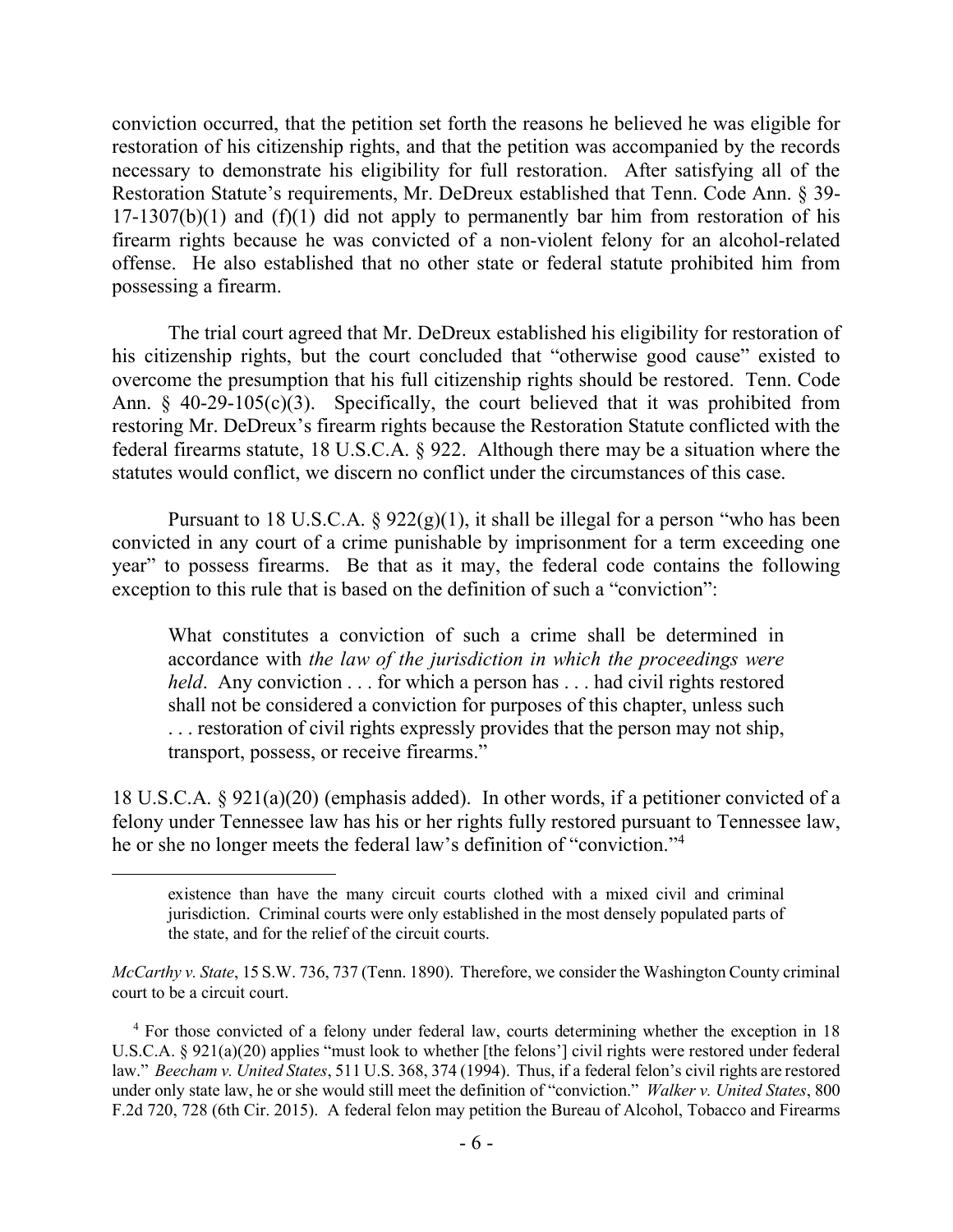For federal law to recognize that a state has fully restored a state felon's rights, however, the state restoration must include "the right to vote, hold public office, and serve on a jury." *Hampton v. United States*, 191 F.3d 695, 699 (6th Cir. 1999) (citing *United States v. Driscoll*, 970 F.2d 1472, 1480 (6th Cir. 1992)). If the state restoration includes the aforementioned rights, the petitioner then may lawfully possess firearms under 18 U.S.C.A. § 922(g) unless there "is some added firearms restriction under state law." David L. Raybin, *Stick to Your Guns: Restoration of Tennessee's "Firearm Rights,"* 39 TENN. B.J. 17, 18 (Mar. 2003). For instance,

[I]f the state says that a restored-rights felon may possess a shotgun but not a pistol, the state has allowed the felon to possess the shotgun under state law but, because the state has created some firearm restriction for a convicted felon, this means that the federal prohibition applies with full force notwithstanding a state restoration of rights. Thus, in the shotgun-pistol example, that person could be convicted under federal law for possession of the shotgun even though it would be perfectly lawful under state law.

*Id.* (citing *Caron v. United States*, 524 U.S. 308 (1998)).

 $\overline{a}$ 

As discussed above, Tennessee law contains additional firearm restrictions for felony drug convictions and certain violent felony convictions, neither of which applies to Mr. DeDreux. Therefore, because the rights restored to Mr. DeDreux included his right to vote, hold office, and serve on a jury, there would be no conflict between state and federal law if the trial court had not expressly limited the restoration of his rights by excluding his firearm rights.

Besides believing there was a conflict between state and federal law, the trial court expressed no other basis for rebutting the statutory presumption that Mr. DeDreux's citizenship rights should be fully restored, and this Court finds no evidence in the record to support any other basis. We, therefore, conclude that the trial court erred in determining that an "otherwise good cause" rebutted the presumption that Mr. DeDreux's full citizenship rights should be restored. The trial court's decision is reversed, and the case is remanded for entry of an order restoring Mr. DeDreux's full citizenship rights, including his firearm rights.

<sup>(&</sup>quot;ATF") to remove the federal firearm disability, but "ATF's annual appropriation [from Congress] has prohibited the expending of any funds to investigate or act upon applications for relief from federal firearms disabilities" since 1992. *United States v. Bean*, 537 U.S. 71, 75 (2002). Therefore, absent receiving a presidential pardon, a federal felony conviction permanently bars possession of a firearm.